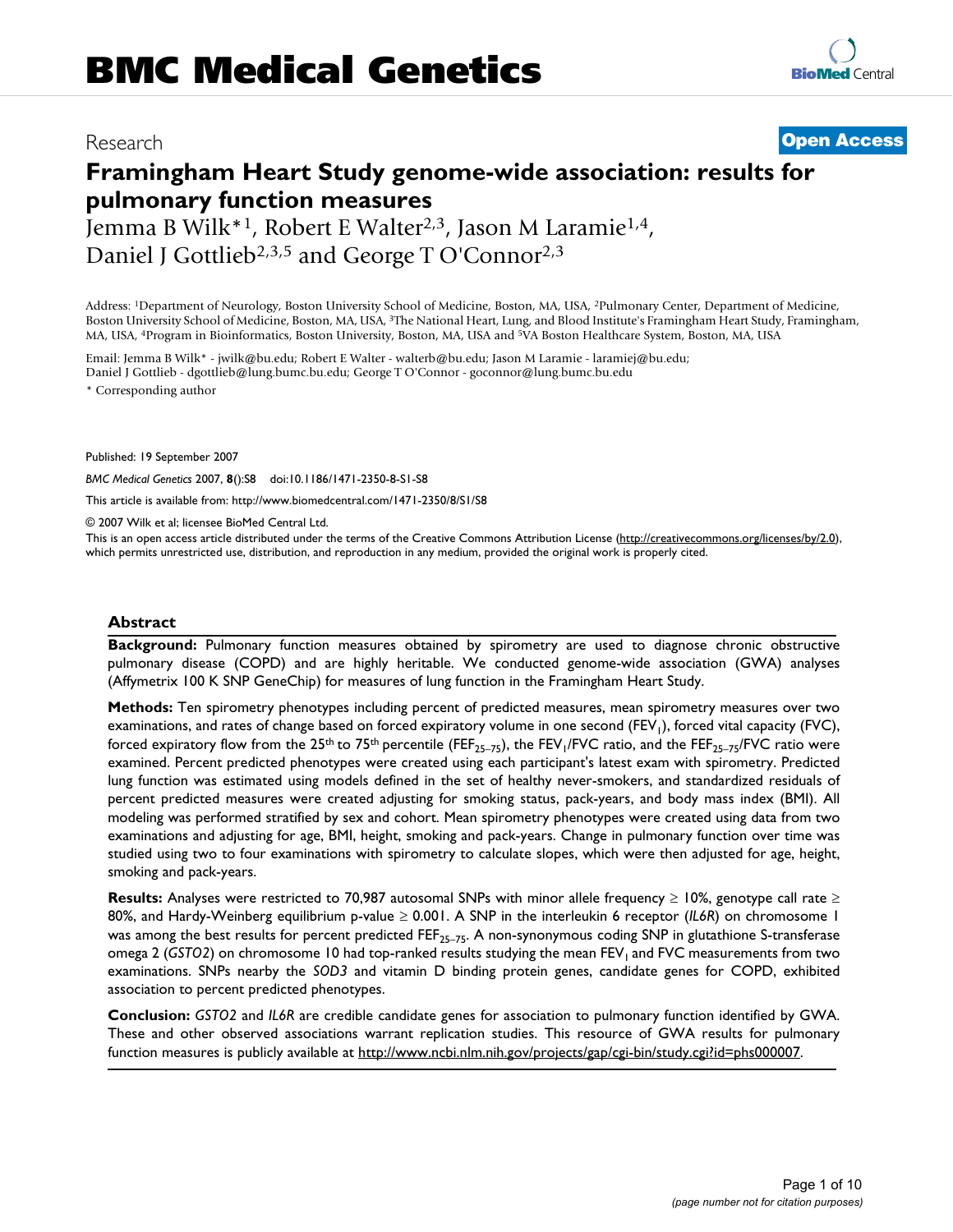#### **Background**

Chronic obstructive pulmonary disease (COPD), which affects approximately six percent of the adult US population [1] and is the fourth most common cause of death in the US [2], has been defined as "airflow limitation that is not fully reversible" [3], a definition based on spirometry. Environmental factors, most notably tobacco smoking, are associated with accelerated longitudinal decline of pulmonary function and are important causes of COPD. Several lines of evidence indicate that genetic factors also contribute to the development of this condition. First, family studies have revealed increased risk of lung function impairment in smoking first degree relatives of COPD cases [4] and substantial heritability of spirometry measures in population based studies [5]. Second, severe alpha-1-antitrypsin deficiency due to homozygous mutations of the *SERPINA1* (*AAT*) gene is a documented cause of COPD, although this condition explains only a small proportion of COPD in the population. Finally, familybased and case-control studies are beginning to reveal genetic variants other than those of the *SERPINA1* gene that are associated with chronic airflow obstruction [6]. Despite this evidence of a genetic basis for susceptibility to COPD, the specific genetic risk factors underlying most cases of COPD remain uncertain.

The Framingham Heart Study offers the opportunity to conduct family-based linkage and association studies seeking potential genetic factors that influence obstructive (COPD, asthma), restrictive, or developmentally related lung function impairment. Using spirometry measurements as quantitative phenotypes, we have previously reported results of genome-wide linkage analyses among these same families using microsatellite markers spaced approximately 10 centiMorgans apart [7] and fine-mapping of a promising region on chromosome 6q [8,9]. The availability of data on over 100,000 single nucleotide polymorphisms (SNPs) throughout the genome now permits the application of genome-wide association (GWA) testing to the search for genetic risk factors for chronic airflow limitation. The longitudinal pulmonary function data that have been obtained over the years of the Framingham Heart Study, in combination with the 100 K SNP data, make this a unique resource for the discovery of novel genetic risk factors for chronic airflow obstruction.

#### **Methods**

Three types of spirometry phenotypes were evaluated for GWA: 1) measurements taken at a participant's most recent available examination and expressed as a percent of predicted; 2) the mean of measurements taken at two specified examinations; and 3) the annual rate of decline of spirometry measurements derived by calculating the slope of measurements across multiple examinations. All

spirometry was performed without bronchodilator testing.

#### *Measurements as percent of predicted at latest examination*

The spirometry measurements from each participant's latest examination with acceptable pulmonary function data [10] were used; eligible examinations included Cohort exams 19, 17, and 13 and Offspring exams 7, 6, 5, and 3. Predicted values for each lung function measurement were calculated using cohort and gender-specific regression models predicting spirometry measurements on the basis of age, age squared, and height squared [11] among Framingham subjects who were lifetime nonsmokers and had no history of chronic bronchitis, pulmonary disease, COPD/emphysema, asthma, or wheezing. The percent of predicted value was calculated by dividing the observed by the predicted value. Standardized residuals were then created by regressing the percent predicted on current smoking  $(y/n)$ , former smoking  $(y/n)$ , pack-years, and body mass index (BMI: kg/m2), in cohort and gender-specific models. Forced expiratory volume in one second (FEV<sub>1</sub>), forced vital capacity (FVC), forced expiratory flow between the 25<sup>th</sup> and 75<sup>th</sup> percentile (FEF<sub>25-75</sub>), the FEV<sub>1</sub>/ FVC ratio, and the  $\text{FEF}_{25-75}/\text{FVC}$  ratio were examined as cross-sectional percent of predicted measures. These phenotypes are referenced in tables preceded by the letters "pp" (for percent predicted), see Table 1 for explanation of phenotype abbreviations.

#### *Mean of measurements at two specified examinations*

In previous analyses of the genetics of lung function in the Framingham families [7,8], we have used the mean of the values of each spirometry measure from two specified examinations. For Cohort participants, spirometry data from exam cycles 5 or 6 and cycle 13 were used to generate the mean value. In Offspring participants, spirometry data from cycle 3 and cycle 5 were used to generate the mean value. The mean  $FEV_1$ , FVC, and  $FEV_1/FVC$  ratio were adjusted for the effects of age, age2, BMI, height, dummy variables indicating never, former, or current smoking status, and, for former and current smokers, pack-years. Standardized residuals were generated separately by sex and within Cohort or Offspring samples. These phenotypes are referenced in tables as meanfev1, meanfvc, and meanratio.

#### *Annual rate of decline of measurements*

Rate of decline phenotypes were defined by fitting a slope to the spirometry data from different time points. The examinations incorporated were the same as those eligible for percent of predicted phenotypes described above. Slopes were calculated by ordinary least-squares using all available data. A minimum of two eligible exams were needed to calculate a slope. Slopes were adjusted for the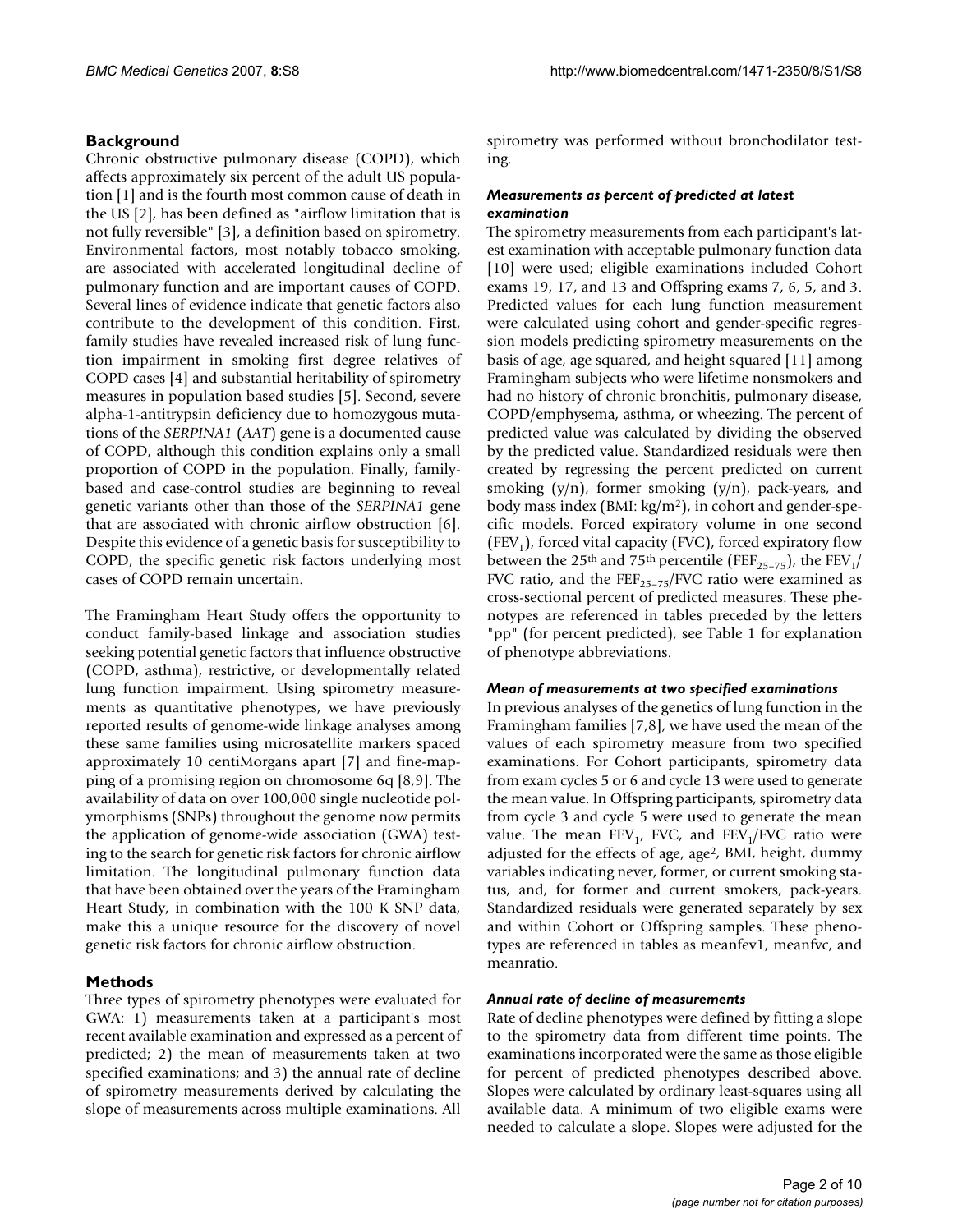| Phenotype | Na     | <b>Description</b>                                             | Eligible exam cycles<br><b>Offspring</b> | Cohort        | <b>Adjustment</b> <sup>b</sup>                                                                                                     | Heritability |
|-----------|--------|----------------------------------------------------------------|------------------------------------------|---------------|------------------------------------------------------------------------------------------------------------------------------------|--------------|
| ppfevl    | 1217   | Percent predicted FEV, for latest exam                         | 7, 6, 5, 3                               | 19, 17, 13    | Predicted defined by age, age <sup>2</sup> , height, %<br>predicted adjusted for current or former<br>smoking, pack-years, and BMI | 0.36         |
| ppfvc     | 1217   | Percent predicted FVC for latest exam                          | 7, 6, 5, 3                               | 19, 17, 13    | Same as ppfev l                                                                                                                    | 0.45         |
| ppratio   | 1217   | Percent predicted FEV, /FVC for latest<br>exam                 | 7, 6, 5, 3                               | 19, 17, 13    | Same as ppfev l                                                                                                                    | 0.29         |
| ppfef     | 1212   | Percent predicted $FEF_{25-75}$ for latest exam                | 7, 6, 5, 3                               | 19, 17, 13    | Same as ppfev l                                                                                                                    | 0.40         |
| ppfefrat  | $1212$ | Percent predicted FEF <sub>25-75</sub> /FVC for latest<br>exam | 7, 6, 5, 3                               | 19, 17, 13    | Same as ppfev l                                                                                                                    | 0.41         |
| meanfevl  | 1222   | Mean FEV, from two exams                                       | 3 and 5                                  | 5 or 6 and 13 | age, age <sup>2</sup> , BMI, height, current or former<br>smoking, and pack-years                                                  | 0.35         |
| meanfvc   | 1222   | Mean FVC from two exams                                        | 3 and 5                                  | 5 or 6 and 13 | Same as meanfev l                                                                                                                  | 0.51         |
| meanratio | 1222   | Mean FEV <sub>1</sub> /FVC from two exams                      | $3$ and $5$                              | 5 or 6 and 13 | Same as meanfey l                                                                                                                  | 0.25         |
| fevislope | 1097   | Longitudinal slope of FEV <sub>1</sub>                         | 7, 6, 5, 3                               | 19, 17, 13    | age, age <sup>2</sup> , height, height <sup>2</sup> , pack-years at first<br>exam, interim pack-years, and sustained<br>smoking    | 0.10         |
| fefslope  | 1059   | Longitudinal slope of $FEV_{25-75}$                            | 7, 6, 5, 3                               | 19, 17, 13    | Same as fev I slope                                                                                                                | 0.20         |

#### **Table 1: Characteristics of phenotypes studied\***

\*Results for additional longitudinal slope phenotypes, residual from predicted phenotypes, phenotypes created from spirometry at a single exam, and phenotypes limited to<br>smokers reporting 10 or more pack-years are availabl

a) sample size with phenotype out of 1345 with GWA genotyping b) adjustment performed in four separate regression models by sex and Original or Offspring cohort

covariates age, age squared, height, and height squared, using mean ages and heights from included exams. Slopes were also adjusted for pack-years at first exam, interim pack-years, and sustained smoking (y/n).  $FEV<sub>1</sub>$  and  $FEF<sub>25-</sub>$  $_{75'}$  the slope phenotypes with the highest heritability, were studied in the GWA. These phenotypes are referenced in tables as fev1slope and fefslope.

#### *Statistical analysis methods*

All SNPs were studied using family-based association tests (FBAT) and generalized estimating equations (GEE) [12] (see 100 K Overview). SNP results reported met the criteria of having a minor allele frequency ≥10%, a Hardy-Weinberg p-value  $\geq$  0.001, and a call rate  $\geq$  80%. All reported FBAT tests also required a minimum of ten informative families.

Multipoint variance component linkage analysis was implemented with a subset of 10,588 SNPs and all 612 available microsatellites studied in previous linkage analyses [12]. Multipoint identity-by-descent estimates were generated using the software Merlin [13]. Heritability estimates, estimating the proportion of the total phenotypic variance due to genetic effects, and variance component linkage analysis were performed using the software SOLAR [14].

In addition to evaluating all SNP associations with each phenotype individually, we developed a method to identify SNPs in or near genes that exhibited the strongest associations (as assessed by p-value) to multiple spirometry phenotypes. For each phenotype, we identified the 200 lowest p-values that met the criteria above and were localized within 60,000 base pairs of the transcription start or stop of a gene. All gene annotations are derived from the UCSC genome browser May 2004 assembly, build 125 <http://genome.ucsc.edu/>[15,16]. We evaluated the frequency that a SNP appeared among the 200 lowest p-values in gene regions for the ten phenotypes. This strategy was based on the hypothesis that SNPs identified to be associated with multiple spirometry measures are more likely to reflect a true association with lung function than SNPs identified to be associated with only a single measurement. SNPs in gene regions that appeared among the lowest 200 p-values in five or more of the phenotypes studied are reported.

#### *Candidate genes*

Genes previously reported in the literature to be associated with spirometry measures or pulmonary disease were examined to determine whether any available 100 K SNPs in or near the genes were associated with spirometry phenotypes. Twelve COPD candidate genes studied in the Boston Early-Onset COPD cohort [17], and the *SERPINE2* gene, a novel gene identified through linkage and association with COPD in the same cohort [6], were reviewed. The previously established COPD gene alpha-1-antitrypsin (*SERPINA1*) and the cystic fibrosis transmembrane conductance regulator (*CFTR*) as well as additional genes in the class of Glutathione S-transferases (O1, O2, M2, T1, T2) and surfactant proteins (*SFTPA1*, *SFTPC*) were reviewed. In addition, extracellular super oxide dismutase (*SOD3*) [18,19], interleukin-8 receptor alpha (*IL8RA*) [20], interleukin-10 (*IL10*) [21], beta-2 adrenergic receptor (*ADRB2*) [22], and transforming growth factor beta-1 (*TGFB1*) [23] were examined as COPD candidates. The GEE and FBAT SNP association results in or within 60 kilobase pairs (kb) of these 27 genes was reviewed. By specifying a 60 kb distance around the gene to screen results, we were able to identify SNPs near most candidate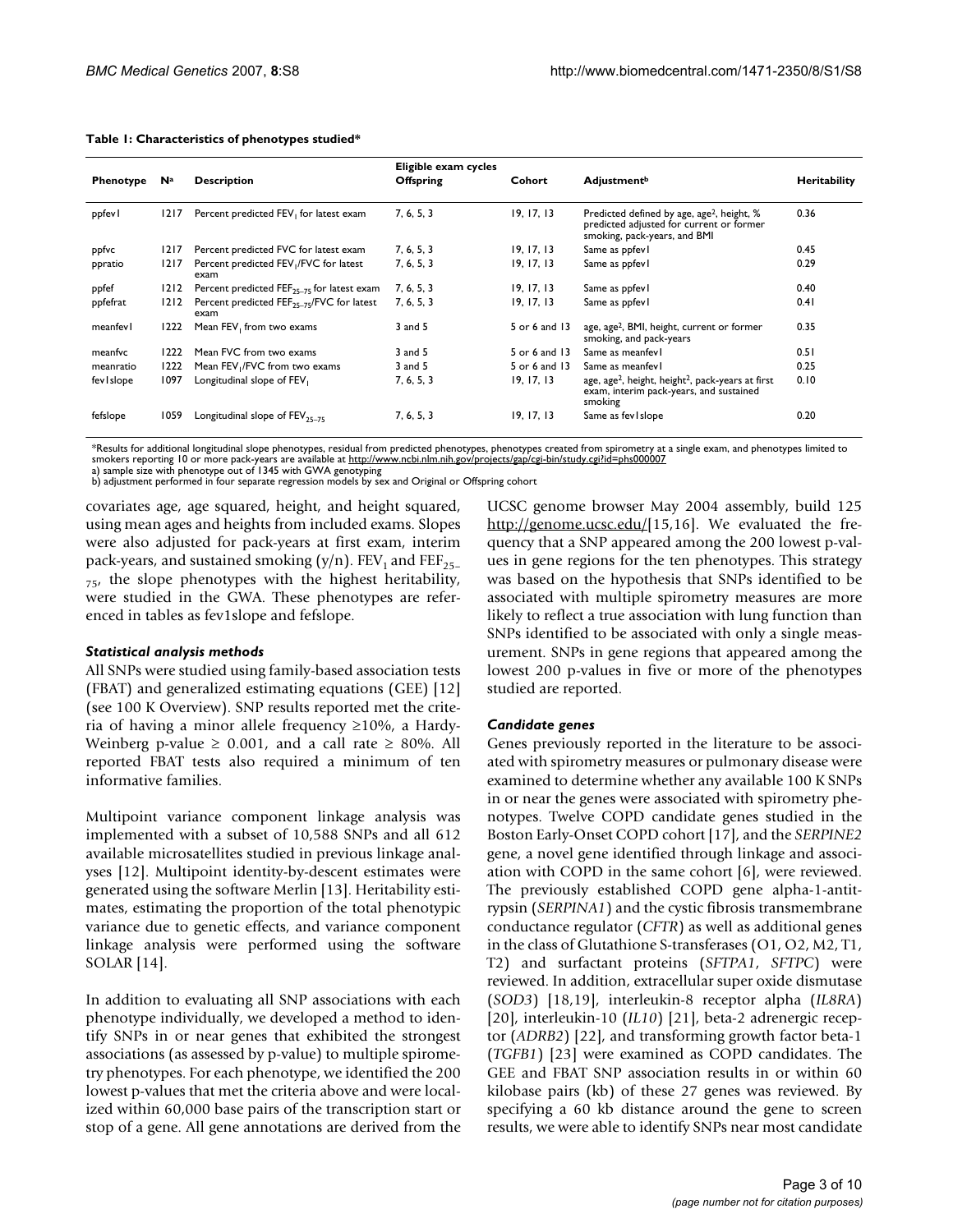gene regions, but often the SNP reported does not lie strictly within the transcription start or stop of the gene of interest.

#### **Results**

Table 1 reports the heritability estimates for each of the ten phenotypes presented. The slope phenotypes have lower heritability than their corresponding cross sectional phenotypes. FVC has the highest heritability among phenotypes defined using the same method (percent predicted or mean). The percent predicted  $\text{FEF}_{25-75}/\text{FVC}$  ratio had a higher heritability estimate than either  $FEV<sub>1</sub>/FVC$ ratio phenotype.

Table 2 reports the SNPs with the lowest p-values for any of the 10 phenotypes evaluated in GWA analysis. Results were ranked by p-value and the top 25 SNPs are reported. In some cases, a SNP had top ranked results for multiple correlated phenotypes, and thus the p-value for all phenotypes is reported at the ranking position of the best pvalue. Table 2a was ranked by GEE p-value, and Table 2b was ranked by FBAT p-value. SNP positions are reported according to NCBI Human Genome Build 35. SNPs in the Affymetrix set whose chromosome and position are unknown and SNPs on sex chromosomes are not reported for association. In total, 70,987 SNPs were considered in association analyses. None of these results achieved a conservative threshold for genome-wide significance. All results, regardless of allele frequency, call rate, or deviation from Hardy-Weinberg are publicly available at [http:/](http://www.ncbi.nlm.nih.gov/projects/gap/cgi-bin/study.cgi?id=phs000007) [/www.ncbi.nlm.nih.gov/projects/gap/cgi-bin/](http://www.ncbi.nlm.nih.gov/projects/gap/cgi-bin/study.cgi?id=phs000007) [study.cgi?id=phs000007.](http://www.ncbi.nlm.nih.gov/projects/gap/cgi-bin/study.cgi?id=phs000007)

Only a single SNP among those reported in Tables 2a and 2b is a known coding SNP. Among the top ranked GEE pvalues was a non-synonymous coding SNP (rs156697) in the Glutathione S-transferase omega 2 gene (*GSTO2*) on chromosome 10. The SNP was among the top ranked GEE p-values for association with the mean  $FEV<sub>1</sub>$  and mean FVC phenotypes.

Other SNPs reported in Table 2a were localized to intronic gene regions in *COL1A2*, *ADARB1*, *SNTG1*, *RHBDD1*, *NID2*, *IL6R*, and *SYT10*. The best GEE p-value localized to the untranslated region of *SNRPN*. SNPs identified by FBAT p-value, reported in Table 2b, located in introns were in *CCBL2*, *LRRC9*, *PAX3*, *LIPF*, *MTHFD1L*, and *KIAA1797*. Additional genes reported in Tables 2a and 2b were within 60 kb of the associated SNP. SNP rs2906966, among the top 25 p-values for both tests, is located near *CDRT4*. SNPs reported may be in linkage disequilibrium (LD). Among the top six FBAT results, strong LD was observed between the three chromosome 1 SNPs in *CCBL2*, and the three chromosome 14 SNPs in *LRRC9*, thus only 2 regions are being identified.

Linkage to all autosomes and the X chromosome was performed. Table 2c reports all LOD scores above 2.0 with the 1.5-LOD support interval. The best LOD score observed is in a region of linkage on chromosome 6q that was reported previously using microsatellites in the Framingham families [7,8]. The original LOD score of 2.4 for mean FEV<sub>1</sub> using genome-wide microsatellites [7] was increased to a LOD of 2.89 with the addition of SNP data, and a LOD of 2.65 was observed in the same region for the percent predicted  $FEV_1$  phenotype. The second highest LOD score observed was 2.86 for the longitudinal  $\text{FEP}_{25-}$  $_{75}$  phenotype, which was located on the X chromosome. The percent predicted  $FEV<sub>1</sub>$  and FVC phenotypes both had LOD scores over 2.0 on chromosome 4, with overlapping LOD support intervals centered around 166–170 Mb.

Table 3 reports SNPs that met the quality control criteria and were among the top 200 p-values for SNPs located within 60 kb of a gene for at least five of the phenotypes studied. A SNP in an intron of the interleukin 6 receptor (*IL6R*) and a SNP near the sodium channel, voltage gated, type I alpha (*SCN1A*) gene were among the top ranked result for six phenotypes. All others were among the top ranked results for five phenotypes. The genes syntrophin, gamma 1 (*SNTG1*) and the chromosome 20 open reading frame 133 (*C20orf133*) appear in both the FBAT and GEE lists of top results across 5 phenotypes. The two SNPs in *SNTG1* are separated by 104 kb and have low LD ( $r^2$  =  $0.05$  and  $D' = 0.28$  in the HapMap CEU sample). The two *C20orf133* SNPs are in strong LD ( $r^2$  = 0.78 in HapMap CEU), though rs10485771 is located 3' of the gene.

Table 4 reports the best p-value observed when examining SNP results specifically in the regions of the 27 candidate genes. SNPs reported are within 60 kb of the transcription start or stop for the gene listed, and sometimes lie within a different gene. Only 20 of the 27 genes of interest had SNPs in or within 60 kb of the gene. No SNPs were near enough to the genes *GSTM1* and *TNF*, presented by Hersh et al. (2005), and *GSTO1*, *GSTT1*, *SFTPA1*, *SFTPC* and *IL8RA* to be considered. Of the 20 best FBAT results, 12 were p-values less than 0.05, but only 5 were p-values less than 0.01. Of the best GEE results, 14 were p-values less than 0.05, and 5 were p-values less than 0.01. Three gene regions had p-values less than 0.01 for both types of test, and these were *CFTR*, *GSTO2*, and *SOD3*. The vitamin D binding protein (*GC*) region produced an FBAT p-value of 0.0009, though GEE results were weaker.

### **Discussion**

This is the first GWA of quantitative lung function measures to be reported, and it provides an opportunity for both hypothesis generation and hypothesis testing. We have identified a number of novel gene regions associated with pulmonary function. Associations with these SNPs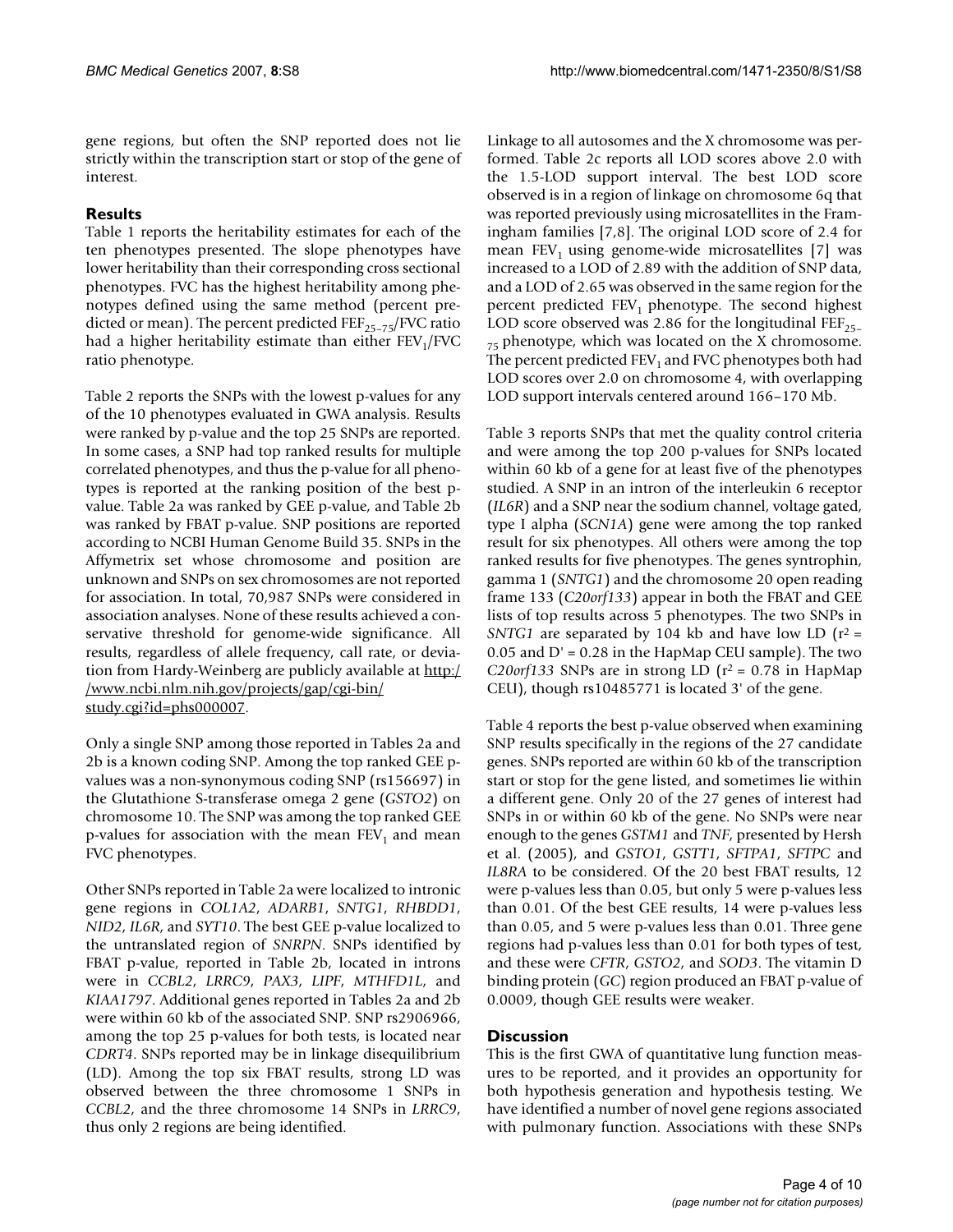#### **Table 2: GEE, FBAT, and linkage results**

| Phenotype   | <b>SNP</b>       | Chr            | Physical<br>position | <b>GEE p-value</b>     | <b>FBAT p-value</b>    | <b>Gene Region</b> |
|-------------|------------------|----------------|----------------------|------------------------|------------------------|--------------------|
| fevislope   | I. rs3867498     | 15             | 22629880             | $1.36 \times 10^{-06}$ | 0.07                   | <b>SNRPN</b>       |
| meanfvc     | 2. rs441051      | 7              | 93698651             | $2.16 \times 10^{-06}$ | 0.005                  | COLIA2             |
| meanratio   | 3. rs2838815     | 21             | 45454018             | $2.63 \times 10^{-06}$ | 0.0002                 | ADARBI             |
| ppfvc       | 4. rs   455782   | 15             | 90851970             | $4.23 \times 10^{-06}$ | 0.18                   | FLJ32831           |
| meanfvc     | 5. rs10516541    | 4              | 108472826            | $4.32 \times 10^{-06}$ | $7.19 \times 10^{-05}$ |                    |
| meanfev l   |                  |                |                      | $1.7 \times 10^{-05}$  | 0.0002                 |                    |
| ppratio     | 6. rs310558      | 8              | 51575144             | $5.14 \times 10^{-06}$ | 0.14                   | <b>SNTG1</b>       |
| ppfev l     | 7. rs3820928     | $\overline{2}$ | 227598971            | $5.33 \times 10^{-06}$ | 0.0005                 | RHBDD <sub>I</sub> |
| ppfef       | 8. rs730532      | 4              | 51588561             | $5.89 \times 10^{-06}$ | 0.15                   | NID <sub>2</sub>   |
| ppfefrat    | 9. rs808225      | 4              | 57467669             | $7.38 \times 10^{-06}$ | 0.0008                 |                    |
| ppratio     |                  |                |                      | $1.45 \times 10^{-05}$ | 0.007                  |                    |
| ppfef       | 10. rs4129267    | т              | 151239337            | $7.39 \times 10^{-06}$ | 0.07                   | IL6R               |
| ppfev l     | II. rs2906966*   | 17             | 15272242             | $8.31 \times 10^{-06}$ | $5.03 \times 10^{-05}$ | CDRT4              |
| ppfvc       | 12. rs357394     | $\overline{7}$ | 137506642            | $8.77 \times 10^{-06}$ | 0.14                   |                    |
| fefslope    | 13. rs1994169    | 12             | 33436783             | $9.55 \times 10^{-06}$ | 0.05                   | SYT10              |
| meanratio   | 14. rs2225434    | 21             | 45458574             | $9.68 \times 10^{-06}$ | 0.0004                 | ADARBI             |
| meanfvc     | 15. rs156697(a)  | 0              | 106029175            | $9.78 \times 10^{-06}$ | $9.42 \times 10^{-05}$ |                    |
| meanfev l   |                  |                |                      | $1.8 \times 10^{-05}$  | 0.002                  | GSTO <sub>2</sub>  |
| ppfefrat    | 16. rs564425     | 3              | 46797096             | $1.03 \times 10^{-05}$ | 0.02                   |                    |
| ppfef       | 17. rs10498441   | 4              | 51613974             | $1.06 \times 10^{-05}$ | 0.28                   | NID <sub>2</sub>   |
| ppratio     | 18. rs880713     | 2              | 128847844            | $1.11 \times 10^{-05}$ | 0.26                   | AK128224           |
| ppfefrat    | 19. rs811732     | 4              | 57456738             | $1.3 \times 10^{-05}$  | 0.20                   |                    |
| ppfvc       | 20. rs6558132    | 8              | 29526866             | $1.58 \times 10^{-05}$ | 0.74                   |                    |
| fev I slope | 21. rs6972823    | 7              | 3009137              | $1.69 \times 10^{-05}$ | 0.10                   |                    |
| ppfef       | 22. rs9285611(b) | L              | 81895076             | $1.7 \times 10^{-05}$  | 0.07                   |                    |
| meanfev l   | 23. rs10504836   | 8              | 88669709             | $1.72 \times 10^{-05}$ | 0.28                   |                    |
| meanfev l   | 24. rs1491520    | 3              | 193243153            | $1.77 \times 10^{-05}$ | 0.12                   |                    |
| ppfvc       | 25. rs9300826    | 3              | 103001176            | $1.79 \times 10^{-05}$ | 0.11                   |                    |

**2b Top Association results based on FBAT p-value**

| Phenotype | <b>SNP</b>    | Chr | Physical position | GEE p-value | <b>FBAT</b> p-value    | Gene Region       |
|-----------|---------------|-----|-------------------|-------------|------------------------|-------------------|
| ppratio   | I. rs10922530 |     | 89139273          | 0.001       | $8.7 \times 10^{-07}$  |                   |
| ppfefrat  |               |     |                   | 0.002       | $3.78 \times 10^{-06}$ |                   |
| ppfef     |               |     |                   | 0.005       | $2.36 \times 10^{-05}$ | CCBL <sub>2</sub> |
| ppfefrat  | 2. rs3753683  |     | 89139592          | 0.004       | $1.87 \times 10^{-06}$ |                   |
| ppratio   |               |     |                   | 0.004       | $3.59 \times 10^{-06}$ |                   |
| ppfef     |               |     |                   | 0.01        | $1.42 \times 10^{-05}$ | CCBL <sub>2</sub> |
| ppratio   | 3. rs219349   | 4   | 59525168          | 0.01        | $6.15 \times 10^{-06}$ |                   |
| ppfefrat  |               |     |                   | 0.04        | $4.91 \times 10^{-05}$ | LRRC9             |
| ppratio   | 4. rs219391   | 4   | 59554684          | 0.02        | $6.18 \times 10^{-06}$ | LRRC9             |
| ppratio   | 5. rs219326   | 4   | 59512943          | 0.02        | $8.51 \times 10^{-06}$ |                   |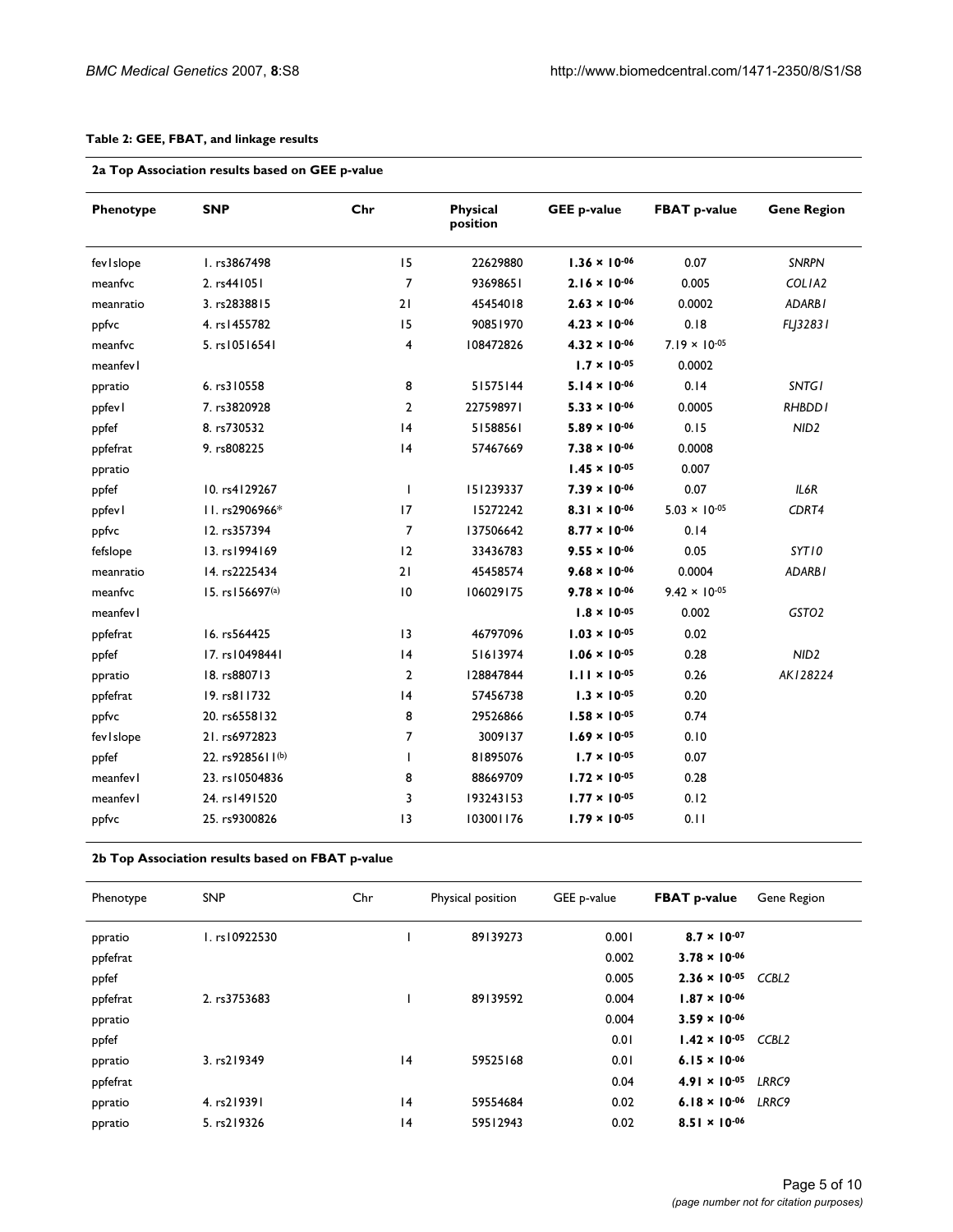| ppfefrat    |                  |    |           | 0.06                   | $3.74 \times 10^{-05}$ | LRRC9             |
|-------------|------------------|----|-----------|------------------------|------------------------|-------------------|
| ppfefrat    | 6. rs1409149     | ı  | 89141170  | 0.005                  | $9.12 \times 10^{-06}$ |                   |
| ppratio     |                  |    |           | 0.005                  | $1.08 \times 10^{-05}$ |                   |
| ppfef       |                  |    |           | 0.01                   | $5.14 \times 10^{-05}$ | CCBL <sub>2</sub> |
| ppfvc       | 7. rs9299191     | 9  | 110944100 | 0.009                  | $1.79 \times 10^{-05}$ |                   |
| meanfvc     | 8. rs10515289(c) | 5  | 99315845  | 0.17                   | $2.21 \times 10^{-05}$ |                   |
| ppfvc       | 9. rs10498137    | 2  | 222966943 | 0.05                   | $2.23 \times 10^{-05}$ | PAX3              |
| ppfef       | 10. rs3858282    | 10 | 90424391  | 0.001                  | $2.92 \times 10^{-05}$ | <b>LIPF</b>       |
| ppratio     | II. rs905367     | 4  | 59896363  | 0.02                   | $2.95 \times 10^{-05}$ |                   |
| meanfvc     | 12. rs10495872   | 2  | 37915266  | 0.05                   | $3.02 \times 10^{-05}$ |                   |
| fev I slope | 13. rs1347222    | 12 | 80896622  | 0.01                   | $3.27 \times 10^{-05}$ |                   |
| ppratio     | 14. rs2009488    | 4  | 59895895  | 0.03                   | $3.43 \times 10^{-05}$ |                   |
| meanfvc     | 15. rs6481257    | 10 | 58608558  | 0.02                   | $3.52 \times 10^{-05}$ |                   |
| ppratio     | 16. rs461951     | 4  | 59608986  | 0.02                   | $3.63 \times 10^{-05}$ | LRRC9             |
| meanfevl    | 17. rs491552     | 6  | 151403169 | 0.01                   | $3.86 \times 10^{-05}$ | <b>MTHFDIL</b>    |
| meanfev l   | 18. rs1910137    | 4  | 27087329  | 0.08                   | $4.04 \times 10^{-05}$ |                   |
| ppfvc       | 19. rs2831605(d) | 21 | 28467064  | 0.03                   | $4.41 \times 10^{-05}$ |                   |
| ppfevl      | 20. rs2906966*   | 17 | 15272242  | $8.31 \times 10^{-06}$ | $5.03 \times 10^{-05}$ | CDRT4             |
| fefslope    | 21. rs6740919    | 2  | 67531706  | 0.0009                 | $5.17 \times 10^{-05}$ | ETAA16            |
| meanfevl    | 22. rs10498818   | 6  | 63134129  | 0.02                   | $5.25 \times 10^{-05}$ |                   |
| ppfefrat    | 23. rs1393593    | 4  | 59907689  | 0.06                   | $5.44 \times 10^{-05}$ |                   |
| ppfefrat    | 24. rs9312080    | 4  | 59891451  | 0.11                   | $5.63 \times 10^{-05}$ |                   |
| ppfefrat    | 25. rs7851363    | 9  | 20748306  | 0.006                  | $5.7 \times 10^{-05}$  | KIAA 1797         |
|             |                  |    |           |                        |                        |                   |

#### **Table 2: GEE, FBAT, and linkage results** *(Continued)*

#### **2c Linkage peaks with LOD score > 2.0**

| Phenotype | <b>SNP</b> | Chr             | Physical position | 1.5-LOD interval<br>start | 1.5-LOD interval<br>end | LOD score |
|-----------|------------|-----------------|-------------------|---------------------------|-------------------------|-----------|
| meanfevl  | rs2300081  | 6               | 168097526         | 165513097                 | 170788550               | 2.89      |
| fefslope  | rs5909594  | X(e)            | 118057198         | 113970434                 | 124311695               | 2.86      |
| ppfevl    | AGC001b    | 6               | 170788550         | 164268152                 | 170788550               | 2.65      |
| ppratio   | rs10497042 | $\overline{2}$  | 150675813         | 148296793                 | 154203261               | 2.40      |
| meanratio | rs10518669 |                 | 82811739          | 74999965                  | 88728520(b)             | 2.37      |
| ppfef     | rs2974490  | 5               | 113433775         | 95608129                  | 124687730(c)            | 2.29      |
| meanfvc   | rs10488908 | 21              | 21904704          | 19805361                  | 34461762 <sup>(d)</sup> | 2.29      |
| ppfevl    | rs10518032 | 4               | 170322764         | 161768472                 | 181501690               | 2.28      |
| ppfvc     | rs10489542 |                 | 225169260         | 213625196                 | 233478438               | 2.17      |
| ppfef     | rs721411   | 17              | 36902470          | 28313357                  | 52519635                | 2.17      |
| ppfevl    | rs753765   | 17              | 57323782          | 45345729                  | 59677087                | 2.17      |
| meanfevl  | rs4918762  | $\overline{10}$ | 114389096         | 102080914                 | 122214789(a)            | 2.12      |
| ppfvc     | rs10517825 | 4               | 166251091         | 156507719                 | 191091333               | 2.02      |

\*) SNP occurring in both Table 2a and 2b

a) SNP associated to meanfvc and meanfev1 in Table 2a under linkage peak for meanfev1 on chromosome 10.

b) SNP associated to ppfef in Table 2a under linkage peak for meanratio on chromosome 1.

c) SNP associated to meanfvc in Table 2b under linkage peak for ppfef on chromosome 5.

d) SNP associated to ppfvc in Table 2b under linkage peak for meanfvc on chromosome 21.

e) X chromosome linkage results are not available online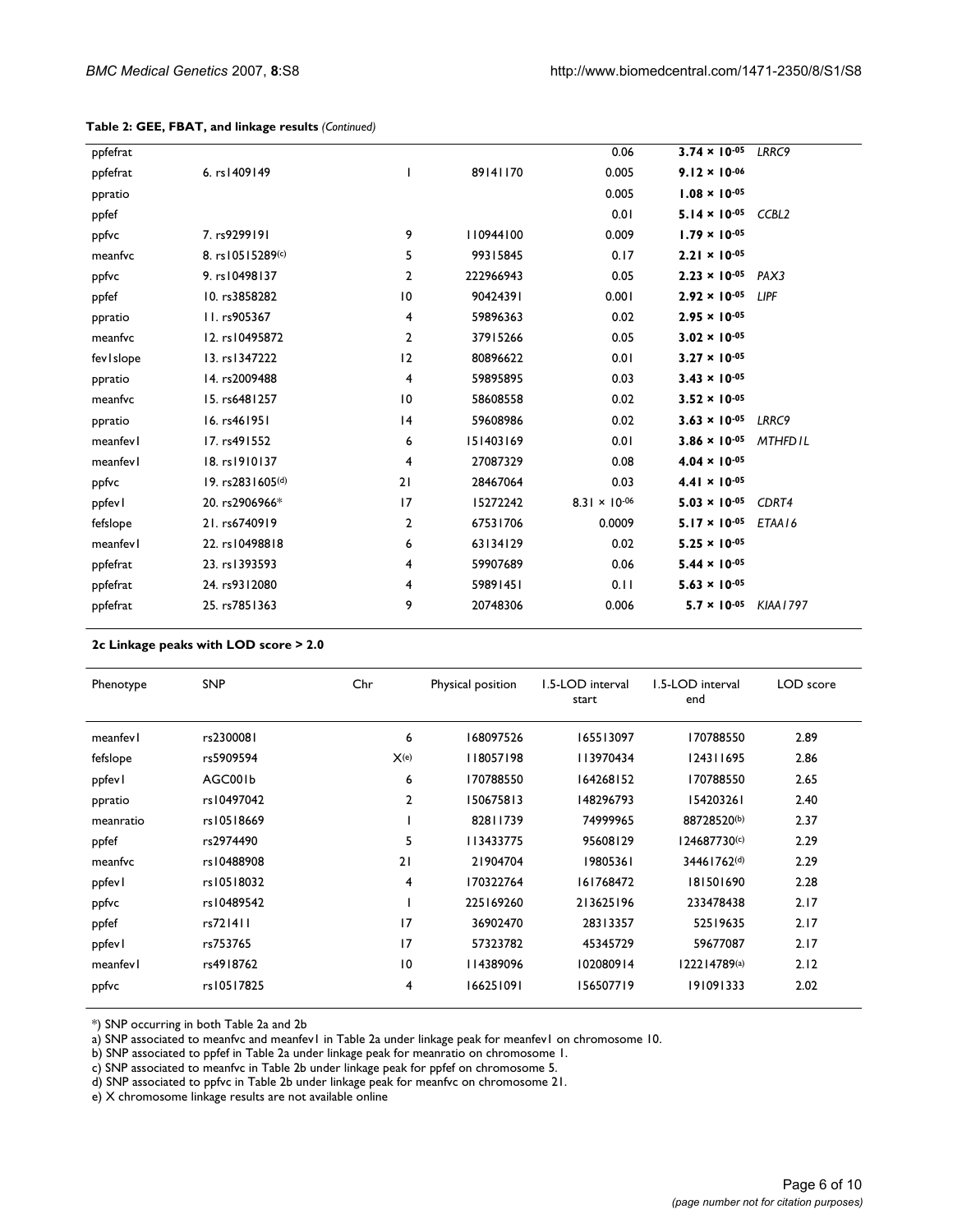| <b>SNP</b> | Chr | bp position     | Gene region            |
|------------|-----|-----------------|------------------------|
| 3a GEE     |     |                 |                        |
| rs4129267  |     | 151239337       | IL6R                   |
| rs7587026  |     | 166804257       | <b>SCNIA</b>           |
| rs3820928  |     | 227598971       | RHBDD I                |
| rs445347   | 5   | 53011487        | NDUFS4                 |
| rs310558   | 8   | 51575144        | SNTGI                  |
| rs581446   | 18  | 10646848 FAM38B |                        |
| rs10485770 | 20  |                 | 13943214 C20orf133     |
| 3b FBAT    |     |                 |                        |
| rs10489030 | 4   |                 | 24521105 3' of SOD3    |
| rs2438345  | 5   | 90198041        | GPR98                  |
| rs7759033  | 6   | 116404207       | <b>FRK</b>             |
| rs2391996  |     | 31487207        | C7orf16                |
| rs10504106 | 8   | 51471079        | <b>SNTGI</b>           |
| rs10485771 | 20  | 13999103        | C <sub>20</sub> orf133 |

**Table 3: Top ranked SNPs within 60 kb of a gene and associated with five or more of the phenotypes studied**

and gene regions require replication in other study samples as well as functional studies before any statement about causality is warranted. Many of the best p-values are likely to reflect false positive results, and GEE results exhibited elevated Type I error [12] (see 100 K Overview). Additional studies of this data will be useful, including smoking stratified analyses and more sophisticated approaches to creating multivariate phenotypes. However, several of the observed associations involve genes for which there are plausible biologic rationales for a relation to lung function phenotypes.

The Glutathione S-Transferase (GST) superfamily genes are of interest because of their role in metabolism of xenobiotics, such as cigarette smoke. Recently, Hersh et al. studied *GSTP1* and *GSTM1* in two independent analyses of COPD and reported null findings. In contrast, a study of annual change in lung function measures in a population based cohort reported that the *GSTT1* deletion alone or in combination with the *GSTM1* deletion influenced decline in  $FEV<sub>1</sub>$  in men [24]. Using the Affymetrix 100 K SNP GeneChip, we have limited ability to directly confirm or refute the aforementioned findings because no SNPs were genotyped within 10 kb of the genes.

Here, we show that a non-synonymous SNP in exon 5 of *GSTO2* encoding an Asn142Asp amino acid change is among the most striking GWA results for mean  $FEV<sub>1</sub>$  and FVC phenotypes. Both the non-synonymous SNP, rs156697, and a second SNP, rs156699, located in an intron exhibited strong association using both FBAT and GEE tests ( $r^2$  between SNPs = 0.8 in HapMap CEU). Linkage results also support the evidence for *GSTO2*, as the gene's position lies within the confidence interval around the LOD of 2.12 observed on chromosome 10 for mean  $FEV<sub>1</sub>$  (Table 2c). *GSTO2* is involved in the biotransformation of arsenic, which is a component of cigarette smoke, and may exhibit modest expression in bronchial epithelial cells. Gene expression studies in COS-1 cells demonstrated that the Asp142 variant exhibited 76% of the level of expressed protein occurring in the wild-type, and expression levels were further reduced to 15% when the Asp142 occurred in conjunction with an Ile158 variant [25]. The observation of strong association to a non-synonymous polymorphism with demonstrated effects on gene expression is compelling. Moreover, this finding in conjunction with a growing literature on GST gene association with pulmonary phenotypes suggests that a complete evaluation of functional variants in this gene family may be warranted.

The *IL6R* SNP was not only among the top 25 p-values for percent predicted FEF<sub>25–75</sub>, but also among the top 200 pvalues in gene regions for six of the ten phenotypes presented. *IL6R* is thought to be expressed in lung, and may play a role in the immune response. Recently, we have shown that IL6 levels in blood were associated with impaired lung function in the Framingham offspring cohort [26]. The IL6 pathway, as a mediator of the inflammatory process, is of interest as it relates to lung function phenotypes.

The SNP identified in the *SOD3* region lies within a hypothetical protein 3' of the *SOD3* gene. The non-synonymous SNP in *SOD3* that has been reported for association with COPD (rs1799895) was not included in the Hap-Map, so we could not determine the extent of LD between it and the SNPs genotyped in this study. Another exon 3 SNP (rs2536512) located 519 base pairs away from rs1799895 is present in the HapMap. The associated SNP identified in this study, rs10489030, is in very low LD with the *SOD3* exon 3 HapMap SNP ( $D' = 0.32$  and  $r^2 =$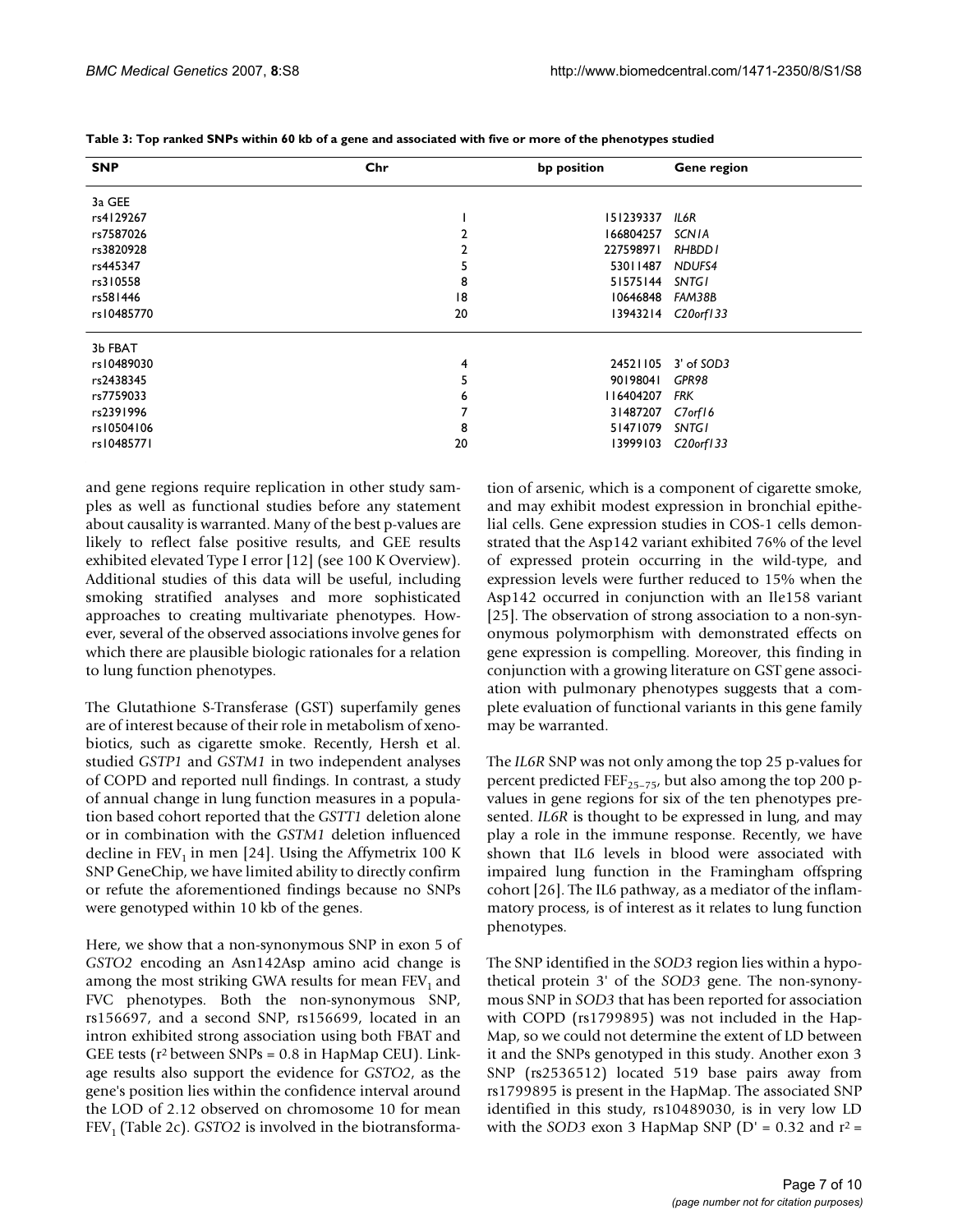#### **Table 4: Candidate gene evaluation**

| <b>Gene region</b>                             | Chr             | <b>SNP</b> | Phenotype               | <b>FBAT p-value</b>   | <b>GEE p-value</b>    |
|------------------------------------------------|-----------------|------------|-------------------------|-----------------------|-----------------------|
| Alpha-1-antitrypsin (AAT/SERPINA1)             | 4               | rs2402446  | ppfvc<br>fev I slope    | 0.02                  | 0.30                  |
|                                                |                 | rs10484042 |                         | 0.90                  | 0.01                  |
| Beta-2 adrenergic receptor (ADRB2)             | 5               | rs30329    | fefslope<br>meanratio   | 0.009                 | 0.07                  |
|                                                |                 | rs9325117  |                         |                       | 0.04                  |
| cystic fibrosis transmembrane regulator (CFTR) | 7               | rs213987   | meanfvc<br>ppratio      | 0.006                 | 0.38                  |
|                                                |                 | rs10487367 |                         | 0.25                  | 0.002                 |
| Microsomal epoxide hydrolase (EPHX1)           | $\mathbf{I}$    | rs3738051  | fefslope<br>ppfefrat    | 0.01<br>0.03          | 0.30<br>0.04          |
| Vitamin D binding protein (GC)                 | 4               | rs423817   | ppfefrat<br>ppfefrat    | 0.0009                | 0.06                  |
|                                                |                 | rs842873   |                         | 0.05                  | 0.02                  |
| Glutathione S-transferase M2 (GSTM2)           | L               | rs542338   | meanratio               | 0.19                  | 0.63                  |
|                                                |                 |            | fev I slope             | 0.43                  | 0.20                  |
| Glutathione S-transferase O2 (GST02)           | 10              | rs156697   | meanfvc                 | $9.4 \times 10^{-05}$ | $9.8 \times 10^{-06}$ |
| Glutathione S-transferase P1 (GSTP1)           | $\mathbf{H}$    | rs688878   | ppfefrat<br>ppfvc       | 0.07<br>0.39          | 0.35<br>0.02          |
| Glutathione S-transferase T2 (GSTT2)           | 22              | rs140289   | ppfvc<br>ppfevl         | 0.17<br>0.41          | 0.13<br>0.10          |
| Heme oxygenase (HMOXI)                         | 22              | rs2267331  | fevislope<br>meanratio  | 0.07                  | 0.80                  |
|                                                |                 | rs10483190 |                         | 0.82                  | 0.008                 |
| Interleukin-10 (IL10)                          | $\mathbf{I}$    | rs10494879 | fefslope<br>fev I slope | 0.06<br>0.46          | 0.73<br>0.02          |
| Matrix metalloproteinase-1 (MMP1)              | $\mathbf{H}$    | rs495366   | fefslope<br>ppfef       | 0.02<br>0.20          | 0.13<br>0.03          |
| Matrix metalloproteinase-9 (MMP9)              | 20              | rs2903908  | ppfefrat                | 0.19                  | 0.05                  |
| Alpha-1-antichymotrypsin (SERPINA3)            | 4               | rs10484047 | ppfvc                   | 0.02                  | 0.03                  |
|                                                |                 |            | fev I slope             | 0.10                  | 0.01                  |
| Serine proteinase inhibitor E2 (SERPINE2)      | $\overline{2}$  | rs717610   | meanfvc<br>meanratio    | 0.04<br>0.19          | 0.003<br>0.001        |
| Surfactant protein B (SFTPB)                   | $\mathbf{2}$    | rs7577293  | meanratio               | 0.02                  | 0.06                  |
| Surfactant protein D (SFTPD)                   | $\overline{10}$ | rs726289   | fefslope                | 0.02                  | 0.03                  |
| extracellular super oxide dismutase (SOD3)     | 4               | rs10489030 | ppfevl                  | 0.0005                | 0.02                  |
|                                                |                 |            | ppfvc                   | 0.01                  | 0.007                 |
| transforming growth factor beta-1 (TGFB1)      | 9               | rs3745295  | fevislope               | 0.21                  | 0.62                  |
|                                                |                 |            | ppfevl                  | 0.74                  | 0.18                  |
| Tissue inhibitor of metalloproteases-2 (TIMP2) | 17              | rs2889529  | ppfef<br>meanratio      | 0.07<br>0.18          | 0.11<br>0.09          |

Best p-value for FBAT and GEE tests reported with specific SNP\*phenotype producing result. P-values < 0.01 bolded.

0.005 in HapMap CEU). The low LD between the *SOD3* exonic SNP and this 3' SNP, separated by 43.5 kb, does not suggest a clear replication of association with the *SOD3* gene, but suggests that the genomic region is of continued interest. Also on chromosome 4, a SNP in the region of the vitamin D binding protein (*GC*) was associated with the percent predicted  $\text{FE}$ <sub>25–75</sub>/FVC ratio with a p-value of 0.0009 using the FBAT test, but this SNP is in low LD with the Asp432Gly polymorphism,  $rs7041$  (D' = 0.17 and  $r^2$  = 0.007 in HapMap CEU).

The SNP identified in the region of *SERPINE2* (rs717610) was not in LD with the six reported SNPs replicating significant associations to COPD [6] that were also available in HapMap, as the  $r^2$  values ranged from 0.002 to 0.008. Two of the top SNPs (rs3820928, GEE rank #7; rs10498137, FBAT rank #9) lie within the linkage region identified for  $FEV<sub>1</sub>/FVC$  in severe early-onset COPD cases [27] that subsequently led to the discovery of the *SERPINE2* associated SNP. SNP rs3820928 was among those identified with association to five of the phenotypes studied and lies in the gene *RHBDD1* (alias *DKFZp547E052*). Not much is known about the function of this gene, but the associated SNP is located in a region with LD extending to the adjacent *COL4A4* gene. The rs3820928 exhibited an r<sup>2</sup> of 0.81 with two non-synonymous coding SNPs in *COL4A4* in the HapMap CEU data. Defects in Type IV collagen genes have been shown to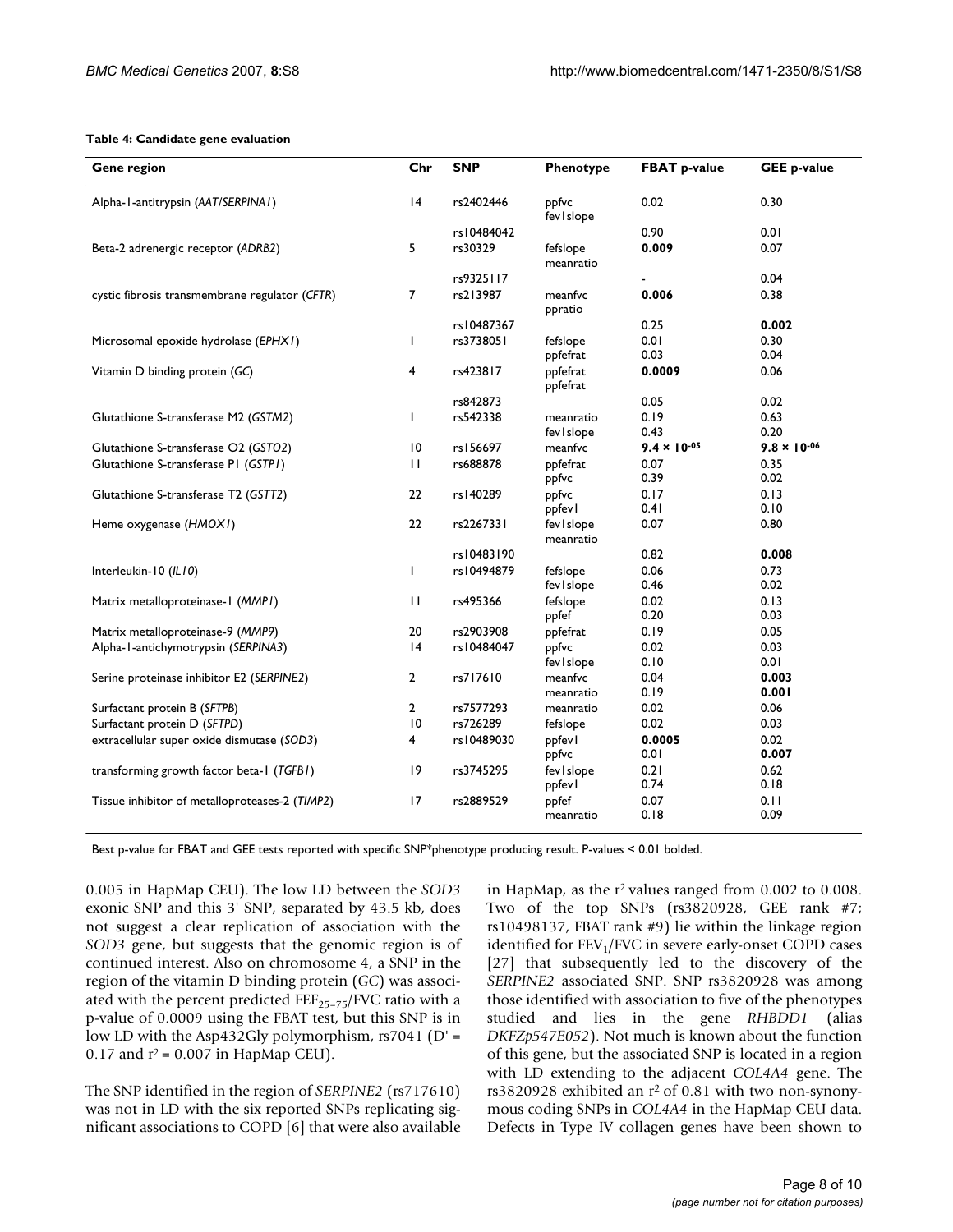influence Goodpasture's syndrome, an autoimmune disease affecting the lung [28], and both *COL4A4* and *COL4A3* lie in this region, sharing a common promoter. These results do not provide a strong replication of the original *SERPINE2* SNP associations due to the low LD between SNPs reported in the literature and the SNPs from the 100 K data with association. However, the results suggest that chromosome 2q is of continued interest and may harbor multiple genes influencing lung function.

Studying lung function measures in a community-based sample may identify genetic variants associated with lung growth and development, susceptibility to obstructive ventilatory impairment related to asthma, emphysema and COPD or susceptibility to restrictive ventilatory impairment due to pulmonary fibrosis or other processes. The relevance to disease pathogenesis of associations between SNPs and lung function must be interpreted with caution, and some of the observed associations may reflect polymorphisms that protect against ventilatory impairment by leading to better lung function in early life or protection against the adverse effects of cigarette smoking. All of the GWA results are publicly available at [http:/](http://www.ncbi.nlm.nih.gov/projects/gap/cgi-bin/study.cgi?id=phs000007) [/www.ncbi.nlm.nih.gov/projects/gap/cgi-bin/](http://www.ncbi.nlm.nih.gov/projects/gap/cgi-bin/study.cgi?id=phs000007)

[study.cgi?id=phs000007.](http://www.ncbi.nlm.nih.gov/projects/gap/cgi-bin/study.cgi?id=phs000007) Replication of novel results identified by GWA will be the true test of the value of the GWA approach to gene discovery.

#### **Conclusion**

These publicly available results provide a resource for investigators to assess whether their findings of association to pulmonary function phenotypes replicate in the Framingham population. In addition, we have identified novel results that warrant replication studies in other populations.

#### **Abbreviations**

BMI = body mass index; COPD = chronic obstructive pulmonary disease;  $FEV_1 =$  forced expiratory volume in one second; FBAT = family based association test; FVC = forced vital capacity;  $FEF_{25-75}$  = forced expiratory flow between the  $25<sup>th</sup>$  and  $75<sup>th</sup>$  percentile; GEE = generalized estimating equation; GWA = genome-wide association; kb = kilobase pairs (1000 base pairs);  $LD = linkage$  disequilibrium; SNPs = single nucleotide polymorphisms.

#### **Competing interests**

The authors declare that they have no competing interests.

#### **Authors' contributions**

JBW created the phenotypic residuals that were analyzed, reviewed GWA results, and drafted the manuscript text and tables. REW, DJG, and GTO assessed the quality of spirometry data, identified exclusion criteria, and defined the covariates and methods to develop phenotypes for analysis. JML wrote scripts to parse through the GWA results and facilitate the presentation of results. All authors read and approved the final manuscript.

#### Acknowledgements

The authors would like to recognize the Framingham Heart Study participants and the support from NIH/NHLBI Contract NO1-HC25195. Drs. Wilk and Walter are each supported by their own Young Clinical Scientist Award from the Flight Attendant Medical Research Institute (FAMRI). The authors would like to thank Emelia Benjamin, MD, ScM for serving as guest editor and providing thoughtful comments on the manuscript. A portion of this research was conducted using the Boston University Linux Cluster for Genetic Analysis (LinGA) funded by the NIH NCRR (National Center for Research Resources) Shared Instrumentation grant (1S10RR163736- 01A1).

This article has been published as part of *BMC Medical Genetics* Volume 8 Supplement 1, 2007: The Framingham Heart Study 100,000 single nucleotide polymorphisms resource. The full contents of the supplement are available online at<http://www.biomedcentral.com/1471-2350/8?issue=S1>.

#### **References**

- 1. Mannino DM, Homa DM, Akinbami LJ, Ford ES, Redd SC: **[Chronic](http://www.ncbi.nlm.nih.gov/entrez/query.fcgi?cmd=Retrieve&db=PubMed&dopt=Abstract&list_uids=12354338) [obstructive pulmonary disease surveillance – United States,](http://www.ncbi.nlm.nih.gov/entrez/query.fcgi?cmd=Retrieve&db=PubMed&dopt=Abstract&list_uids=12354338) [1971–2000.](http://www.ncbi.nlm.nih.gov/entrez/query.fcgi?cmd=Retrieve&db=PubMed&dopt=Abstract&list_uids=12354338)** *Respiratory care* 2002, **47(10):**1184-1199.
- 2. Hoyert DL, Heron MP, Murphy SL, Kung HC: **[Deaths: final data for](http://www.ncbi.nlm.nih.gov/entrez/query.fcgi?cmd=Retrieve&db=PubMed&dopt=Abstract&list_uids=16689256) [2003.](http://www.ncbi.nlm.nih.gov/entrez/query.fcgi?cmd=Retrieve&db=PubMed&dopt=Abstract&list_uids=16689256)** *Natl Vital Stat Rep* 2006, **54(13):**1-120.
- 3. Fabbri L, Pauwels RA, Hurd SS: **[Global Strategy for the Diagno](http://www.ncbi.nlm.nih.gov/entrez/query.fcgi?cmd=Retrieve&db=PubMed&dopt=Abstract&list_uids=16997745)[sis, Management, and Prevention of Chronic Obstructive](http://www.ncbi.nlm.nih.gov/entrez/query.fcgi?cmd=Retrieve&db=PubMed&dopt=Abstract&list_uids=16997745) Pulmonary Disease: GOLD Executive Summary updated [2003.](http://www.ncbi.nlm.nih.gov/entrez/query.fcgi?cmd=Retrieve&db=PubMed&dopt=Abstract&list_uids=16997745)** *Copd* 2004, **1(1):**105-141. discussion 103–104.
- 4. Silverman EK, Chapman HA, Drazen JM, Weiss ST, Rosner B, Campbell EJ, O'Donnell WJ, Reilly JJ, Ginns L, Mentzer S, Wain J, Speizer FE: **Genetic epidemiology of severe, early-onset chronic obstructive pulmonary disease. Risk to relatives for airflow obstruction and chronic bronchitis.** *American journal of respiratory and critical care medicine* 1998, **157(6 Pt 1):**1770-1778.
- 5. Wilk JB, Djousse L, Arnett DK, Rich SS, Province MA, Hunt SC, Crapo RO, Higgins M, Myers RH: **[Evidence for major genes influ](http://www.ncbi.nlm.nih.gov/entrez/query.fcgi?cmd=Retrieve&db=PubMed&dopt=Abstract&list_uids=10861898)[encing pulmonary function in the NHLBI family heart study.](http://www.ncbi.nlm.nih.gov/entrez/query.fcgi?cmd=Retrieve&db=PubMed&dopt=Abstract&list_uids=10861898)** *Genet Epidemiol* 2000, **19(1):**81-94.
- 6. Demeo DL, Mariani TJ, Lange C, Srisuma S, Litonjua AA, Celedon JC, Lake SL, Reilly JJ, Chapman HA, Mecham BH, Haley KJ, Sylvia JS, Sparrow D, Spira AE, Beane J, Pinto-Plata V, Speizer FE, Shapiro SD, Weiss ST, Silverman EK: **[The SERPINE2 Gene Is Associated with](http://www.ncbi.nlm.nih.gov/entrez/query.fcgi?cmd=Retrieve&db=PubMed&dopt=Abstract&list_uids=16358219) [Chronic Obstructive Pulmonary Disease.](http://www.ncbi.nlm.nih.gov/entrez/query.fcgi?cmd=Retrieve&db=PubMed&dopt=Abstract&list_uids=16358219)** *American journal of human genetics* 2006, **78(2):**253-264.
- 7. Joost O, Wilk JB, Cupples LA, Harmon M, Shearman AM, Baldwin CT, O'Connor GT, Myers RH, Gottlieb DJ: **Genetic loci influencing lung function: a genome-wide scan in the Framingham Study.** *American journal of respiratory and critical care medicine* 2002, **165(6):**795-799.
- 8. Wilk JB, DeStefano AL, Joost O, Myers RH, Cupples LA, Slater K, Atwood LD, Heard-Costa NL, Herbert A, O'Connor GT, Gottlieb DJ: **[Linkage and association with pulmonary function meas](http://www.ncbi.nlm.nih.gov/entrez/query.fcgi?cmd=Retrieve&db=PubMed&dopt=Abstract&list_uids=12966033)[ures on chromosome 6q27 in the Framingham Heart Study.](http://www.ncbi.nlm.nih.gov/entrez/query.fcgi?cmd=Retrieve&db=PubMed&dopt=Abstract&list_uids=12966033)** *Human molecular genetics* 2003, **12(21):**2745-2751.
- 9. Wilk JB, Herbert A, Shoemaker CM, Gottlieb DJ, Karamohamed S: **Secreted modular calcium-binding protein 2 haplotypes are associated with pulmonary function.** *American journal of respiratory and critical care medicine* 2007, **175(6):**554-560.
- 10. ATS: **Standardization of Spirometry, 1994 Update. American Thoracic Society.** *American journal of respiratory and critical care medicine* 1995, **152(3):**1107-1136.
- 11. Hankinson JL, Odencrantz JR, Fedan KB: **Spirometric reference values from a sample of the general U.S. population.** *American journal of respiratory and critical care medicine* 1999, **159(1):**179-187.
- 12. Cupples LA, Arruda HT, Benjamin EJ, D'Agostino RB Sr, Demissie S, DeStefano AL, Dupuis J, Falls K, Fox CS, Gottlieb DJ, Govindaraju DR,